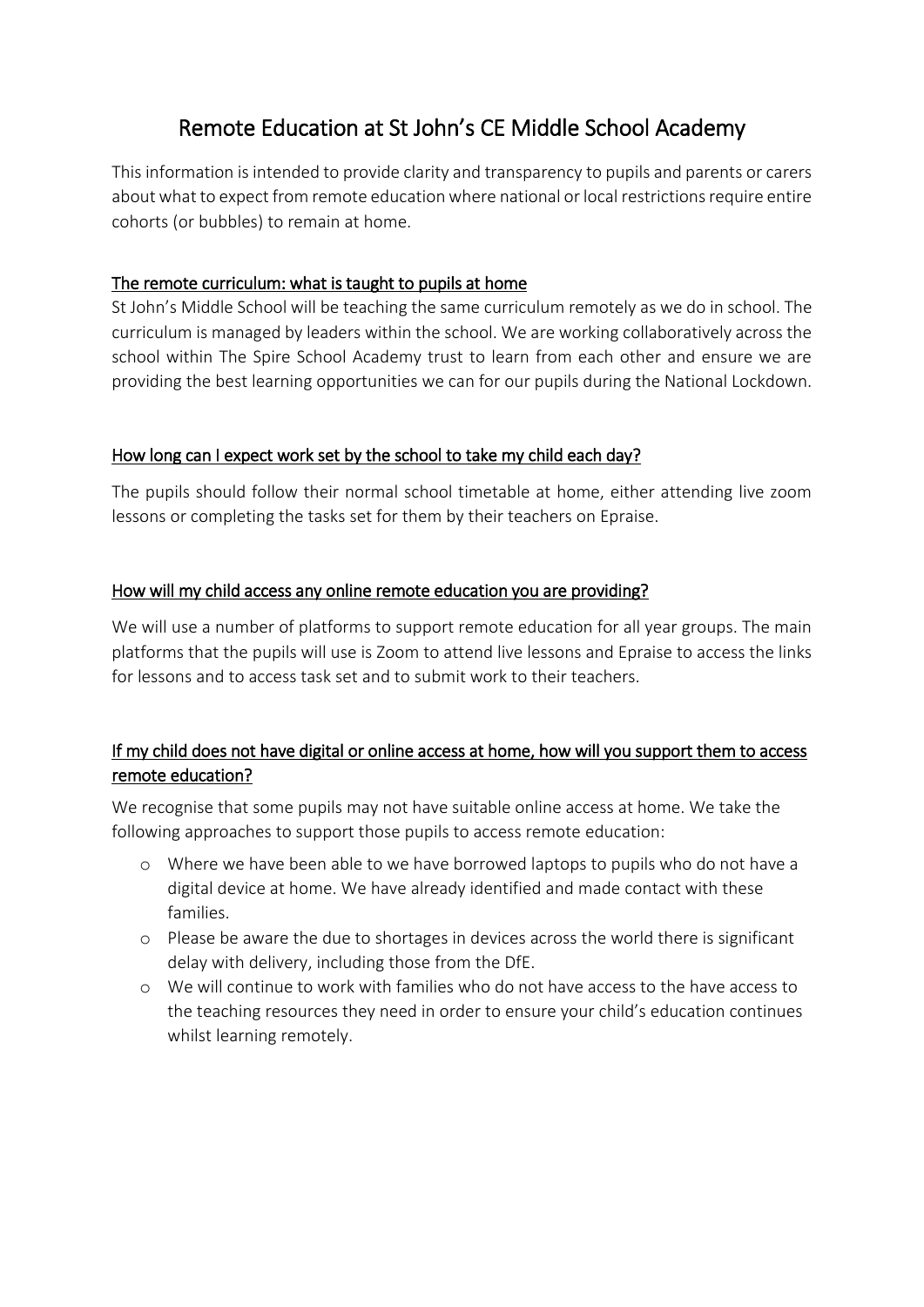#### How will my child be taught remotely?

We use a combination of the following approaches to teach pupils remotely:

- o English, Maths, Science, Geography, History, RE, PSCHE and French will be taught via Zoom.
- o Work will be set for all other subjects within the planner section of Epraise.
- o Pupils will be Epraised Zoom links by their subject teachers.
- o Lessons will begin at their usual timetabled times, but please allow some flexibility as staff may be moving from room to room and will need to set up their devices.
- o Pupils will be asked to submit work which is produced during Zoom lessons, this may be electronically or physically when they return.
- o All pupils have been shown how to access their timetable and Zoom using the link provided via Epraise. Your child's timetable and planner can also be seen via your parental login.

## What are your expectations for my child's engagement and the support that we as parents and carers should provide at home?

We except, where possible, for your child to attend all of their live lessons and respond to any tasks set for them on Epraise. We understand that there may be some factors at home that act as barrier to this happening. We ask that you work with use and communicate with teachers about any barriers you may be facing. Registers are taken at the start of each zoom lesson and we do track the children's engagement in learning.

We ask that parents encourage their children to engage in the activities set and log in their parent account where possible to see how much their child is engaging in with the work being set my teachers. We suggest you support your child by having a regular routine as we would during a normal school day including breaks and time outside where possible.

We would really like the pupils to keep their cameras on during live lessons, this make it much easier for us to monitor their engagement.

## How will you assess my child's work and progress?

Feedback can take many different forms. Out remote offer of teaching live lessons means that the pupils are getting regular feedback form their teachers. Feedback will not always be in the form of an extensive individual comment. Teachers will give feedback to pupils in a number of ways:

- Individual feedback comments where a pupil is requested to upload or submit a piece of work they will receive an individual feedback comment.
- Whole class feedback The teacher will give some generic feedback on how well they have completed a task, possibly followed by the children writing down the targets that apply to them and spending some time improving their work.